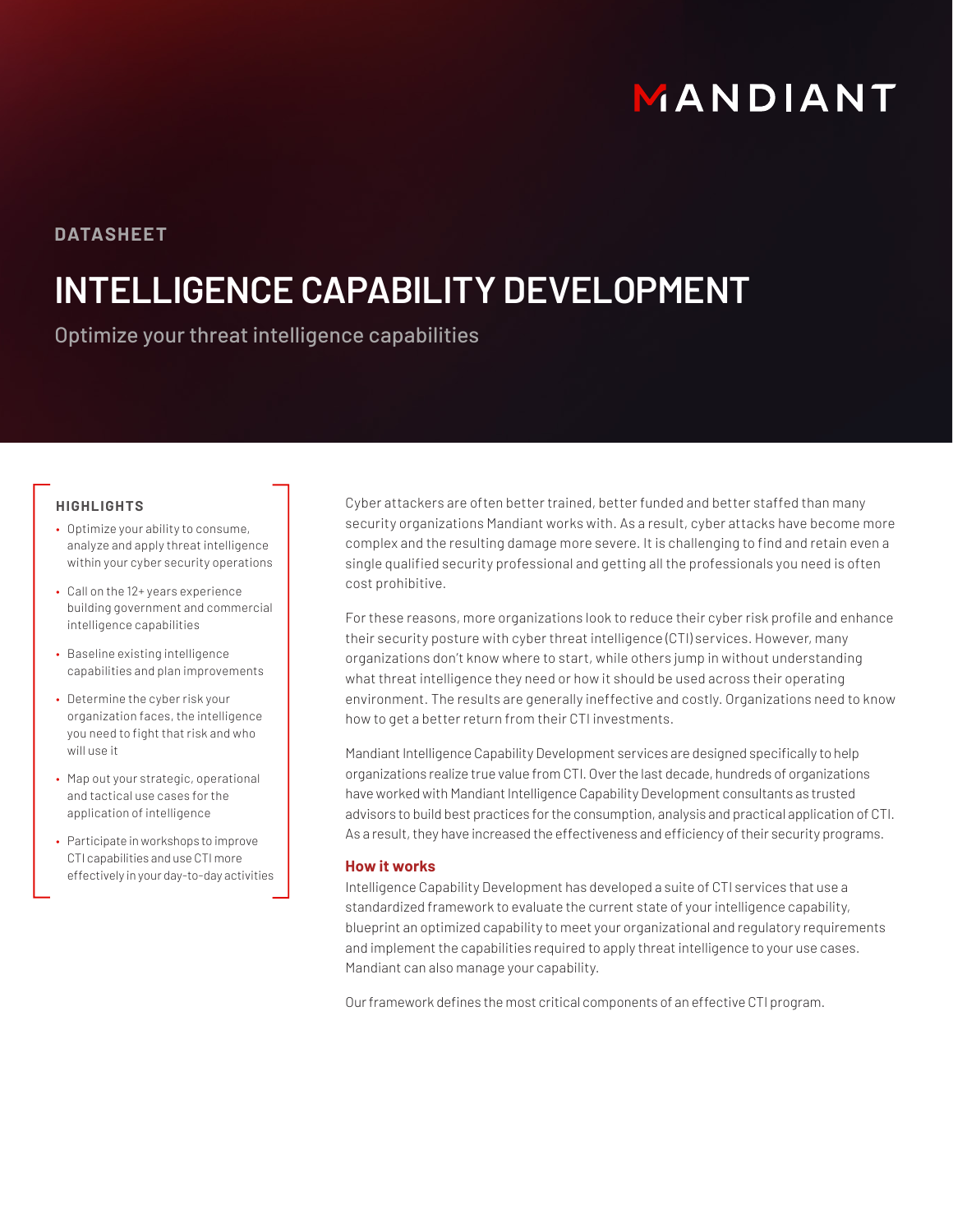

Intelligence Capability Development services address all aspects of the framework and range from limited scoped engagements focused on specific use cases to large-scale program implementations. Mandiant's phased approach ensures we meet you where you are.



#### **Intelligence Capability Assessment**

Evaluates the effectiveness of your current threat intelligence capabilities and how well intelligence is integrated into your security program. A detailed gap analysis accompanies a strategic roadmap for addressing those gaps with people, processes and technology recommendations. [Assess]

#### **Intelligence Capability Uplift**

Develops the blueprint for how you can implement a world-class threat intelligence program that includes scalable, repeatable\ processes for the collection, analysis and dissemination of intelligence throughout your organization. [Design]

#### **Operational Intelligence Support**

Transform your organization's intelligence capability through dynamic strategic and tactical program consultation. Mandiant Threat Intelligence subject matter experts implement core intelligence practices and operationalize CTI use cases to meet the day-to-day challenges of your cyber defense teams and executive stakeholders. [Enhance]

#### **Managed Intelligence**

Is a minimum one-year complete turnkey intelligence solution. Mandiant experts solve the challenge of finding talent and sourcing reliable data by combining a Mandiant Advantage Threat Intelligence subscription along with Mandiant Intelligence Services to meet your needs. Applied Intelligence analysts and capability development consultants deliver the business outcomes you desire. [Operate]